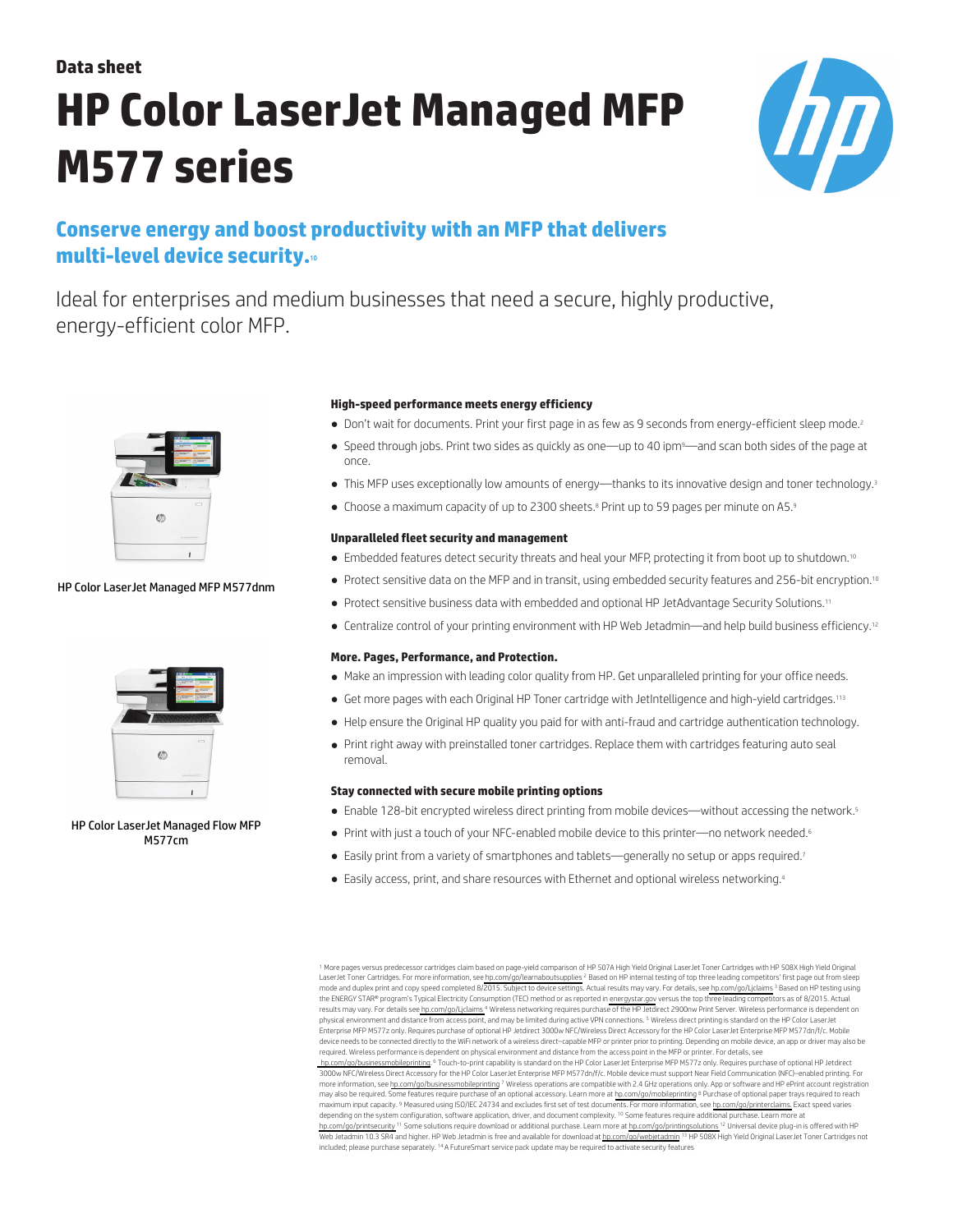## **HP Color LaserJet Managed Flow MFP M577cm**

## **Product walkaround**

- 1. Intuitive 8-inch (20.3 cm) color touchscreen tilts up for easier viewing
- 2. Convenience stapler
- 3. Pull-out keyboard for easy, accurate data entry
- 4. Convenient front on/off button
- 5. Right door (access to print path)
- 6. 100-sheet multipurpose tray
- 7. 550-sheet input tray 2
- 8. 100-sheet ADF with single-pass, two-sided scanning and HP EveryPage
- 9. Hardware Integration Pocket<sup>1</sup> (for connecting accessory and third-party devices)
- 10. Easy-access USB port to save and print files directly<sup>2</sup>
- 11. Built-in wireless direct Printing3/NFC touch-to-print<sup>4</sup>
- 12. 250-sheet output bin
- 13. Front door (access to HP JetIntelligence Toner cartridges)
- 14. Built-in automatic two-sided printing
- 15. 1.75 GB standard memory (upgradeable to 2.5 GB) and a 1.2 GHz processor
- 16. HP High-Performance Secure Hard Disk
- 17. Fax port
- 18. HP Jetdirect Gigabit Ethernet print server
- 19. Slot for optional cable-type security lock
- 20. Hi-Speed USB 2.0 port (for connecting third-party devices)
- 21. Hi-Speed USB 2.0 printing port

## 8 1 10  $\frac{11}{12}$  $\frac{2}{3}$  $1<sub>3</sub>$  $\overline{\phantom{0}}$ 4 14 **Chin** 5 6  $\overline{7}$

**Front view** 



**Series at a glance Close-up of I/O ports**





| Model                                                            | <b>HP Color LaserJet Managed MFP M577dnm</b> | <b>HP Color LaserJet Managed Flow MFP M577cm</b> |
|------------------------------------------------------------------|----------------------------------------------|--------------------------------------------------|
| <b>Product number</b>                                            | <b>B5L49A</b>                                | <b>B5L50A</b>                                    |
| <b>HP High-Performance Secure Hard Disk</b>                      |                                              |                                                  |
| 100-page ADF with single-pass, two sided<br>scanning             |                                              | $\sqrt{}$ (Plus HP EveryPage)                    |
| <b>Fax capability</b>                                            | Optional                                     | V                                                |
| <b>Convenience stapler</b>                                       | Not available                                |                                                  |
| <b>Advanced workflow features including</b><br>pull-out keyboard | Not available                                |                                                  |
| Wireless direct printing /NFC4                                   | Optional                                     | Optional                                         |

<sup>1</sup>Solutions deployed through the Hardware Integration Pocket may require additional purchase. <sup>2</sup>An administrator must enable the easy-access USB port before use. <sup>3</sup>Wireless direct printing is standard on the HP Color La a wireless direct-capable MFP or printer prior to printing. Depending on mobile device, an app or driver may also be required. Wireless performance is dependent on physical environment and distance from the access point in or printer. For details, see [hp.com/go/businessmobileprinting.](http://www.hp.com/go/businessmobileprinting) "Touch-to-print capability is standard on the HP Color LaserJet Enterprise MFP M577z only. Requires purchase of optional HP Jetdirect 3000w NFC/Wireless Direct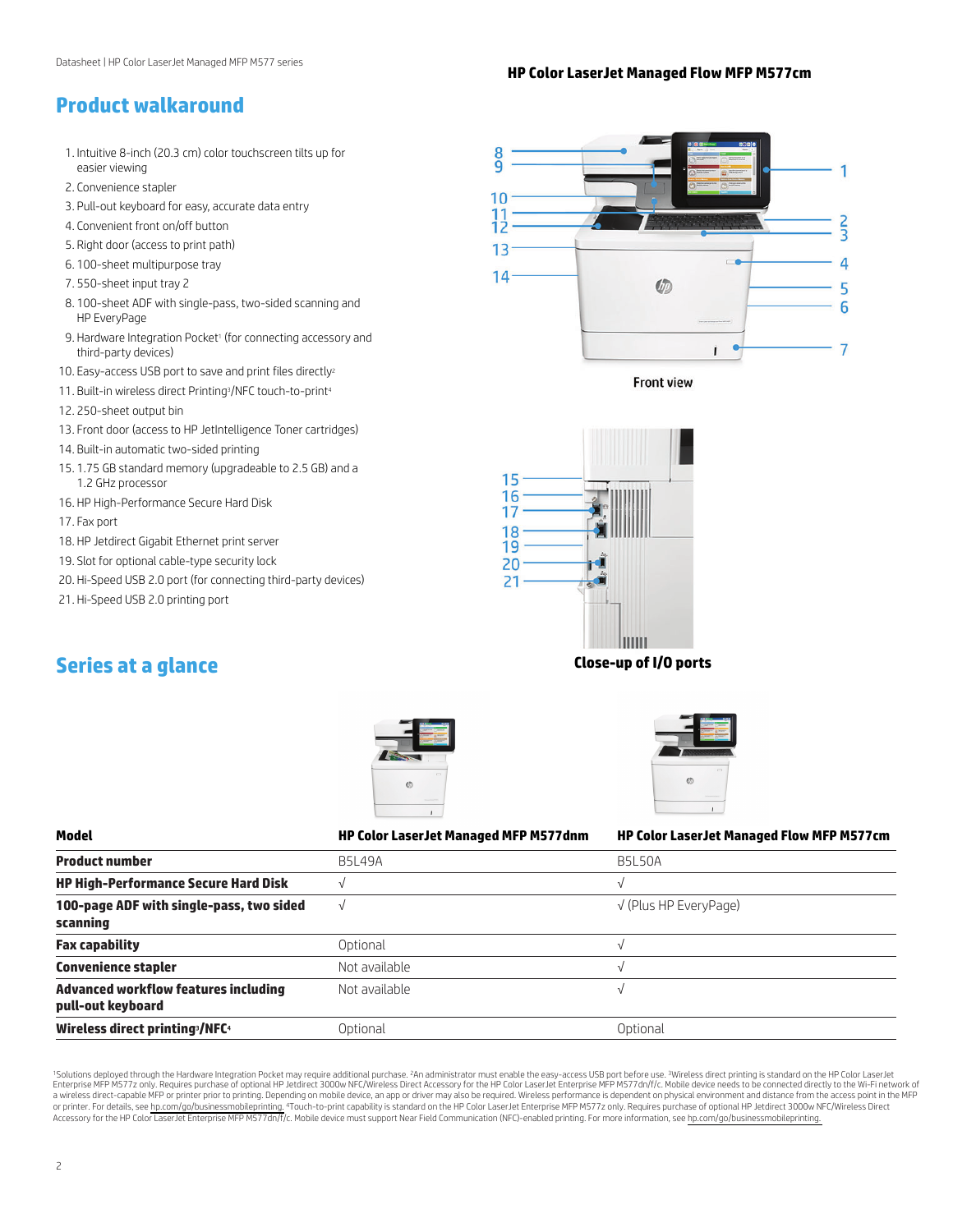## **HP Services**

Downtime can have serious consequences, so HP provides support beyond the standard warranty. You benefit from reduced risk, maximized uptime, predictable service delivery and no unbudgeted repair costs. HP Care Pack Services provide a comprehensive suite of protection services designed to keep HP hardware and software up and running so employees can stay productive.

## **Same Day Onsite – 4 hour 9x5 and 13x5:**

Sends an HP technician to customers' site the same business day for repair, within 4 hours, if the issue cannot be resolved through remote support. Various support window times are available, for different requirements.

## **Next Business Day with Defective Media Retention:**

Customers can retain their hard disk drive and keep control of sensitive data.

## **Installation Service with Network Setup:**

Installation services that include onsite installation and network setup of printing product.

For carepack availability visit: [hp.com/go/cpc](http://hp.com/go/cpc)









## **Top features**

This efficient MFP is designed to conserve energy without sacrificing productivity—so users can speed through tasks and move business forward. It also uses exceptionally low amounts of energy—thanks to its innovative design and toner technology.<sup>3</sup>

Trust your MFP is secure from power-up to power-down. Get strong protection for devices, data, and documents with embedded and optional security features while centrally managing your entire fleet.<sup>10</sup>

Bring out the best in your MFP. Print more high-quality pages than ever before,<sup>1</sup> using specially designed Original HP Toner cartridges with JetIntelligence. Count on the authentic HP quality you paid for—something the competition can't match.

Enable secure wireless printing in the office--with or without network access<sup>s---</sup>and keep users connected with Ethernet and optional wireless networking.<sup>4</sup> Print with just a touch from mobile devices 6

### **Accessories**

B5L34A - HP Color LaserJet 550-sheet Media Tray B5L51A - HP Color LaserJet Printer Cabinet J8030A - HP Jetdirect 3000w NFC/Wireless Accessory J8031A - HP Jetdirect 2900nw Print Server B5L31A - HP Foreign Interface Harness B5L53A - HP LaserJet MFP Analog Fax Accessory 600 CZ208A - HP Common Card Reader (with HIP2 Adapter) E5K48A - 1GB DDR3 DIMM B5L28A - HP Internal USB Ports F5S62A - HP Trusted Platform Module Accessory

#### **Supplies**

CF360A - HP 508A Black LaserJet Toner Cartridge (~6000 ISO yield) CF360X - HP 508X Black LaserJet Toner Cartridge (~12,500 ISO yield) CF361A - HP 508A Cyan LaserJet Toner Cartridge (~5000 ISO yield) CF361X - HP 508X Cyan LaserJet Toner Cartridge (~9500 ISO yield) CF362A - HP 508A Yellow LaserJet Toner Cartridge (~5000 ISO yield) CF362X - HP 508X Yellow LaserJet Toner Cartridge (~9500 ISO yield) CF363A - HP 508A Magenta LaserJet Toner Cartridge (~5000 ISO yield) CF363X - HP 508X Magenta LaserJet Toner Cartridge (~9500 ISO yield) B5L35A - HP LaserJet 110v Fuser Kit B5L36A - HP LaserJet 220v Fuser Kit B5L37A - HP Color LaserJet Toner Collection Unit B5L52A - HP 200 ADF Roller Replacement Kit Q7432A - HP Staple Cartridge Pack

#### **Services**

U8TH7E - HP 3 year Next Business Day + Defective Media Retention Color LaserJet M577 MultiFunction Hardware Support

U8TH8E - HP 4 year Next Business Day + Defective Media Retention Color LaserJet M577 MultiFunction Hardware Support

U8TH9E - HP 5 year Next Business Day + Defective Media Retention Color LaserJet M577 MultiFunction Hardware Support

U8TJ0E - HP 3 year 4 hour 9x5 + Defective Media Retention Color LaserJet M577 MultiFunction Hardware Support

U2010E - HP Network Installation mid-range LaserJet Multifunction printer Service

<sup>1</sup> More pages versus predecessor cartridges claim based on page-yield comparison of HP 507A High Yield Original LaserJet Toner Cartridges with HP 508X High Yield Original LaserJet Toner Cartridges. For more information, s on HP testing using the ENERGY STAR® program's Typical Electricity Consumption (TEC) method or as reported in [energystar.gov](http://energystar.gov) versus the top three leading competitors as of 8/2015. Actual results may vary. For details see h requires purchase of the HP Jetdirect 2900nw Print Server. Wireless performance is dependent on physical environment and distance from access point, and may be limited during active VPN connections.<sup>5</sup> Wireless direct prin Enterprise MFP M577z only. Requires purchase of optional HP Jetdirect 3000w NFC/Wireless Direct Accessory for the HP Color LaserJet Enterprise MFP M577dn/f/c. Mobile device needs to be connected directly to the WiFi networ printer prior to printing. Depending on mobile device, an app or driver may also be required. Wireless performance is dependent on physical environment and distance from the access point in the MFP or printer. For details, 6 Touch-to-print capability is standard on the HP Color LaserJet Enterprise MFP M577z only. Requires purchase of optional HP Jetdirect 3000w NFC/Wireless Direct Accessory for the HP Color LaserJet Enterprise MFP M577dn/f/c Communication (NFC)–enabled printing. For more information, see [hp.com/go/businessmobileprinting](http://www.hp.com/go/businessmobileprinting)